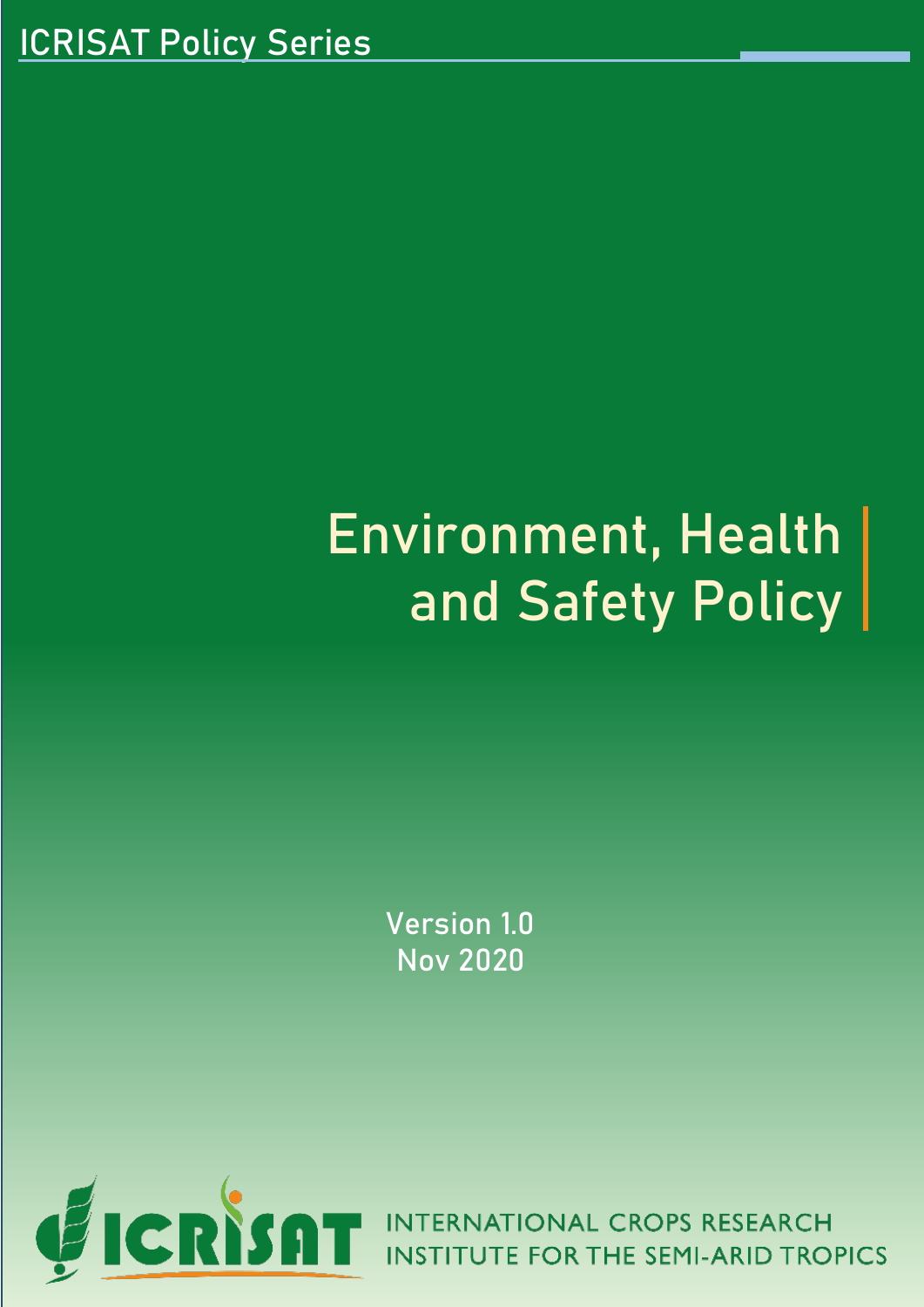

# **Table of Contents**

| 1.   |  |
|------|--|
| 2.   |  |
| 2.1. |  |
| 2.2. |  |
| 2.3. |  |
| 2.4. |  |
| 2.5. |  |
| 3.   |  |
| 3.1. |  |
| 3.2. |  |
| 3.3. |  |
| 4.   |  |
| 4.1. |  |
| 4.2. |  |
|      |  |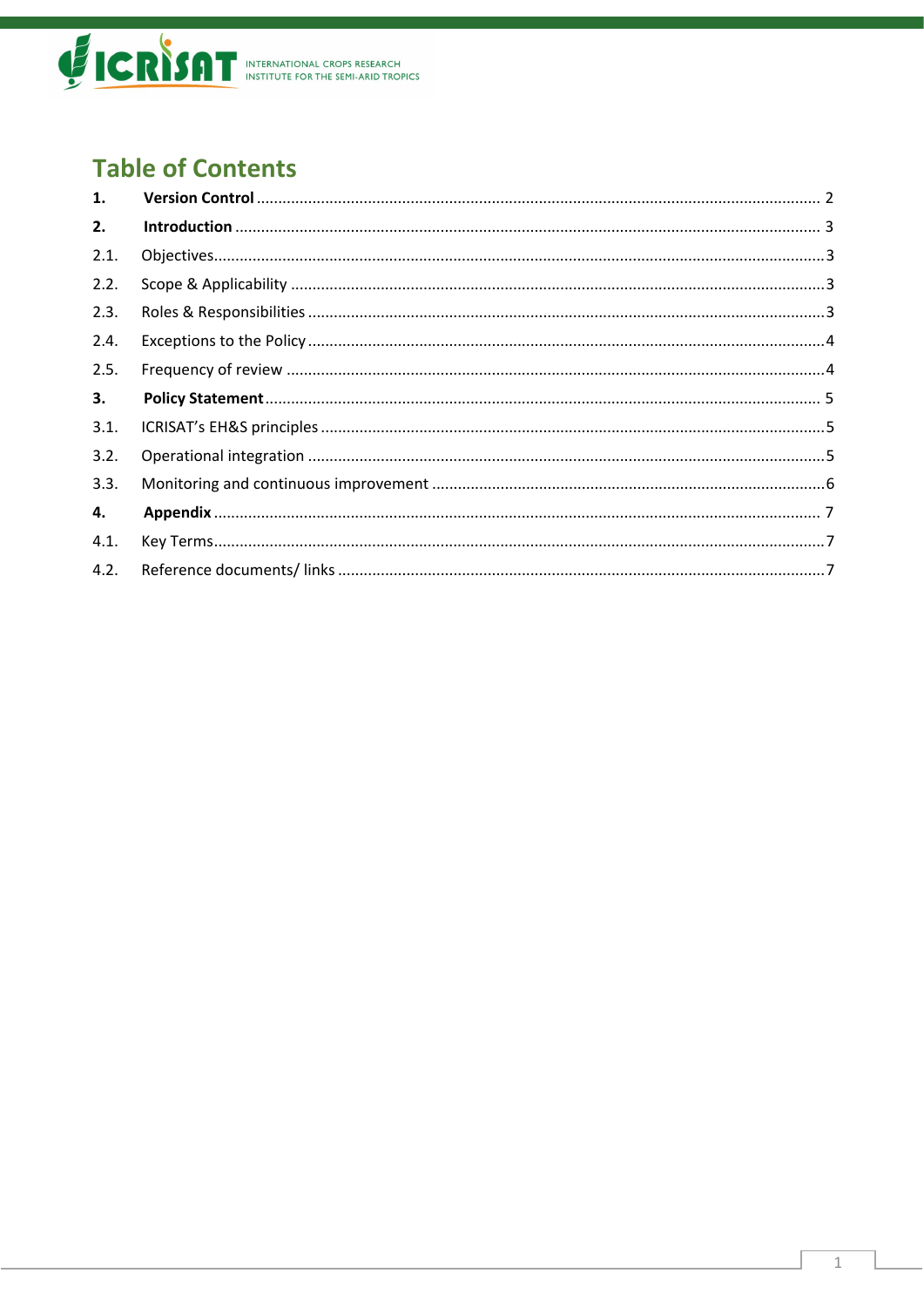

# <span id="page-2-0"></span>**1. Version Control**

#### **Policy Formulation:**

| <b>Policy Category:</b>         | Governance                         |
|---------------------------------|------------------------------------|
| <b>Policy Formulation date:</b> | September 2020                     |
| <b>Policy Approved by:</b>      | <b>Governing Board</b>             |
| <b>Policy Approval date:</b>    | 1 Oct 2020                         |
| <b>Policy Roll-out date:</b>    | 1 Nov 2020                         |
| <b>Policy Version:</b>          | 1.0                                |
| <b>Policy Owner:</b>            | <b>Director Corporate Services</b> |

#### **Policy Amendments:**

| Date | Version | Changes made by | Changes approved by | Description of change |
|------|---------|-----------------|---------------------|-----------------------|
|      |         |                 |                     |                       |
|      |         |                 |                     |                       |
|      |         |                 |                     |                       |

The Institute reserves the right to amend, suspend or rescind this policy at any time. While, the Institute has made best efforts to define detailed procedures for implementation of this policy, there may be occasions when certain matters are not addressed or there may be lack of clarity in the procedures. Such difficulties or lack of clarity will be resolved in line with the broad intent of the policy, by the Director General or Governing Board Chair (on case to case basis). The Institute may also establish further rules and procedures, from time to time, to give effect to the intent of this policy and further the objective of good corporate governance.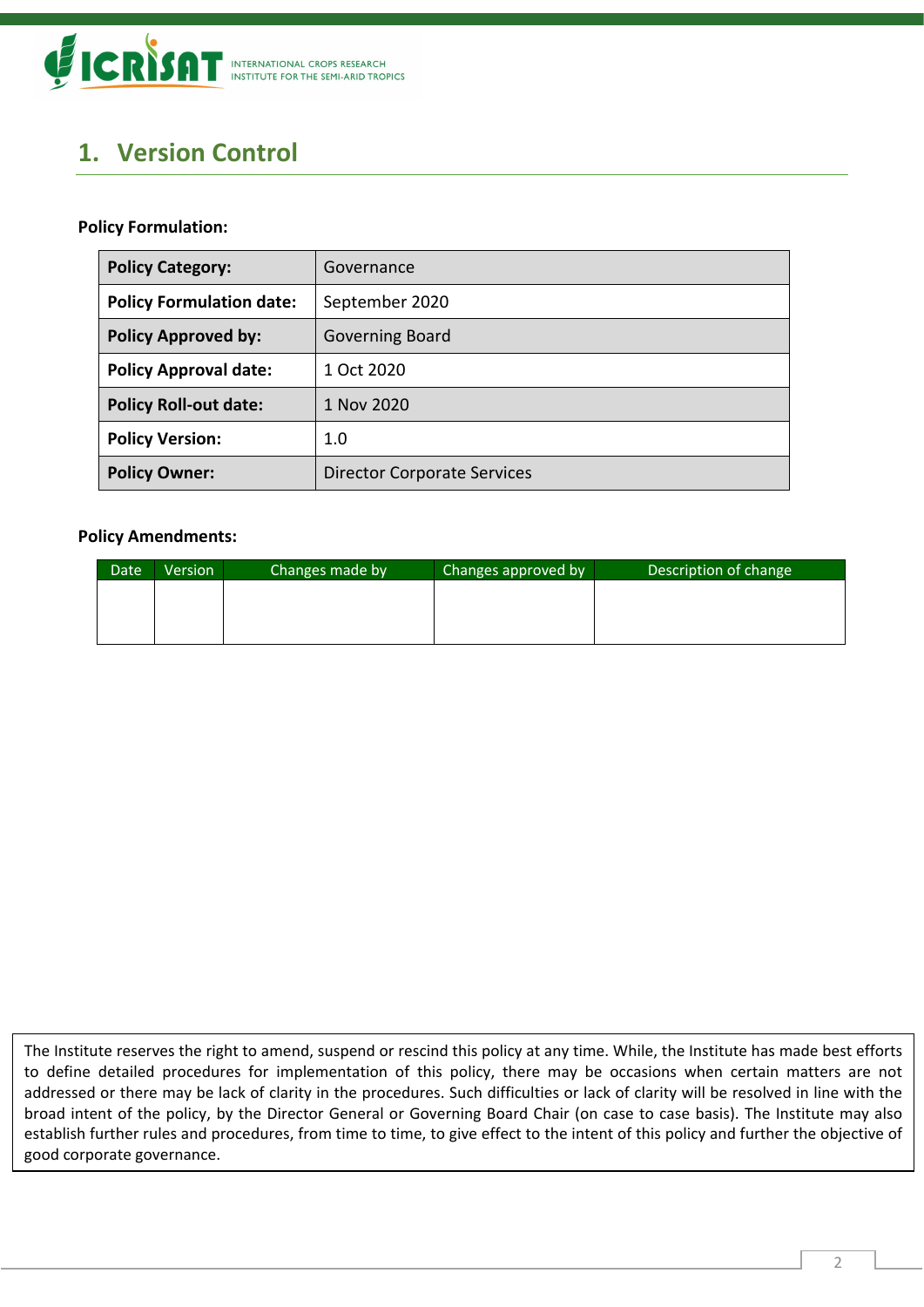

## <span id="page-3-0"></span>**2. Introduction**

ICRISAT ("Institute") recognizes that Environment, Health and Safety (EH&S) is critical to ensuring the safety and well-being of its workforce. The Institute will strive to reduce health and safety risks and hazards while empowering and motivating its workforce to work in a safe, environmentally responsible manner. In pursuance of this objective ICRISAT has set forth in this EH&S Policy ("Policy") an EH&S framework which lays down the principles to conduct its operations with due regard for the environment and to provide a safe and healthy workplace for its workforce.

### <span id="page-3-1"></span>**2.1. Objectives**

Through this policy, ICRISAT strives to fulfill its commitment to high standards and continuous improvement in the EH&S framework at the Institute. The objectives of this policy statement are to:

- a) Ensure regular activities of the Institute are carried out in a manner which protects the environment
- b) Provide a safe and healthy working environment for Institute's workforce, project partners or visitors at the Institute's premises
- c) Promote an occupational safety, health and wellness mindset
- d) Raise awareness about health and safety practices among our workforce members
- e) Encourage and inspire workforce members to adopt safety and environmental responsibility not only a way of working, but also a way of living
- f) Integrate EH&S principles with operational practices
- g) Strive to observe compliance with relevant laws, regulations, legal and other requirements in all countries in which the Institute operates
- h) Continuously monitor, evaluate and improve EH&S practices to mitigate risks

### <span id="page-3-2"></span>**2.2. Scope & Applicability**

This policy is applicable to all members of Institute's workforce. This applicability does not depend on the physical location of work of these members and extends beyond ICRISAT's premises, to all locations where the Institute's workforce is deployed in a professional capacity or as a representative of ICRISAT. It also extends to the project partners or visitors at the Institute's premises.

### <span id="page-3-3"></span>**2.3. Roles & Responsibilities**

- a) **Governing Board**: The Governing Board is responsible for providing oversight over the effective implementation of the EH&S Framework of the Institute as outlined in this Policy.
- b) **EH&S Committee:** This committee shall be responsible for the effective implementation of this Policy and monitoring compliance with this Policy as well as underlying policies, procedures and/ or guidelines.
- c) **EH&S Officer:** A staff member, designated as the Institute's EH&S Officer, shall be the custodian for operationalization and ongoing monitoring of the Institute's EH&S framework. The [Institute may, at its discretion, appoint additional EH&S Officers for the](#page-7-1)  [Africa regions.](#page-7-1)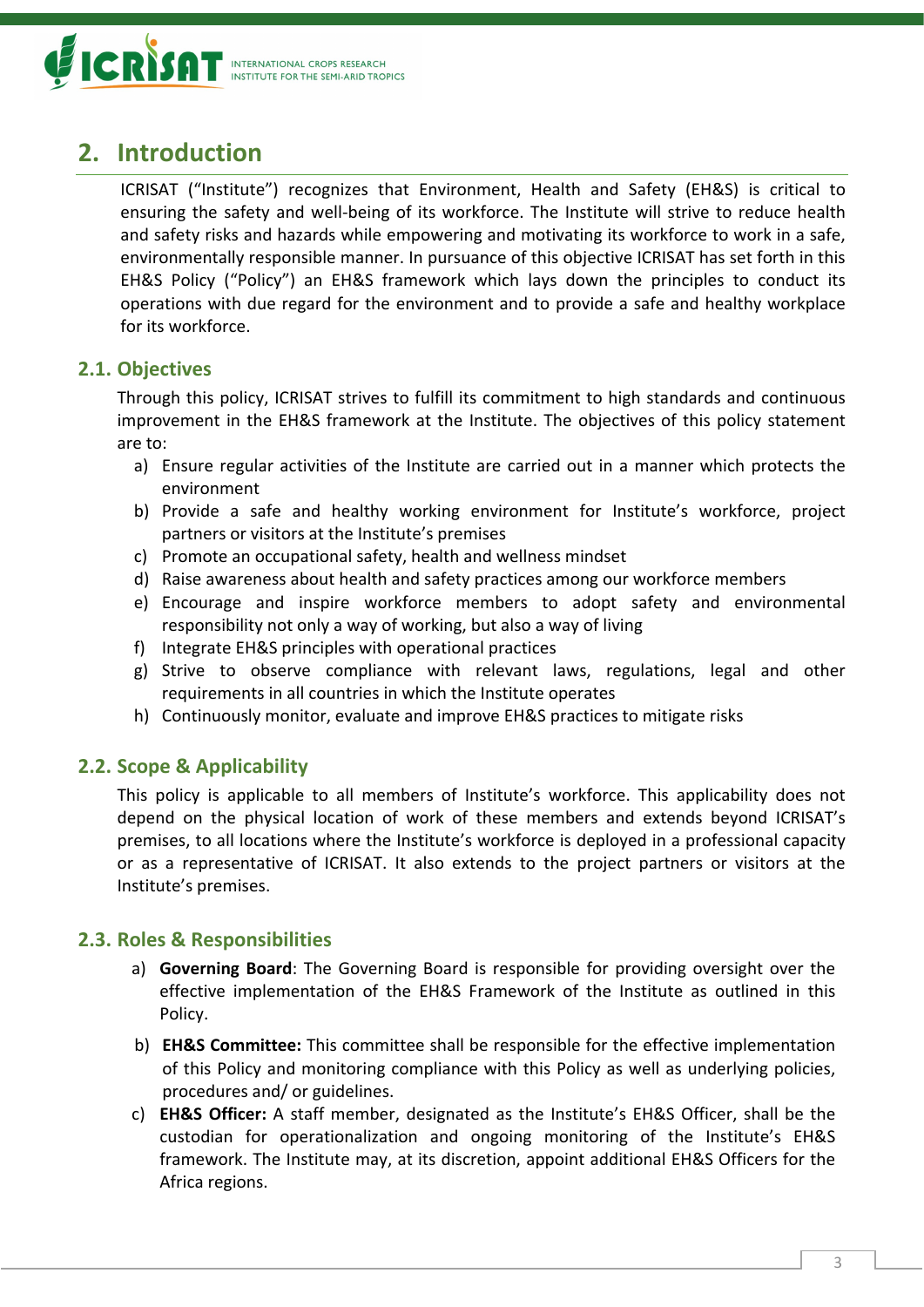

d) **Workforce:** Every member of the Institute's workforce is responsible for adherence to the environment, health and safety practices as set forth in this Policy and all associated procedures and guidelines.

## <span id="page-4-0"></span>**2.4. Exceptions to the Policy**

Any exception to this Policy shall require an approval from Director General (DG) of the Institute and a post facto ratification shall also be obtained from the Governing Board at the next Board meeting. Any exceptions involving the DG shall be approved by the Governing Board. The Policy Owner shall be informed of these exceptions and he/ she shall maintain a record of these for monitoring purpose.

#### <span id="page-4-1"></span>**2.5. Frequency of review**

This policy must be reviewed by the Policy Owner at least once in 24 months from the date of implementation or from the date of last review or earlier as directed by the Policy Council.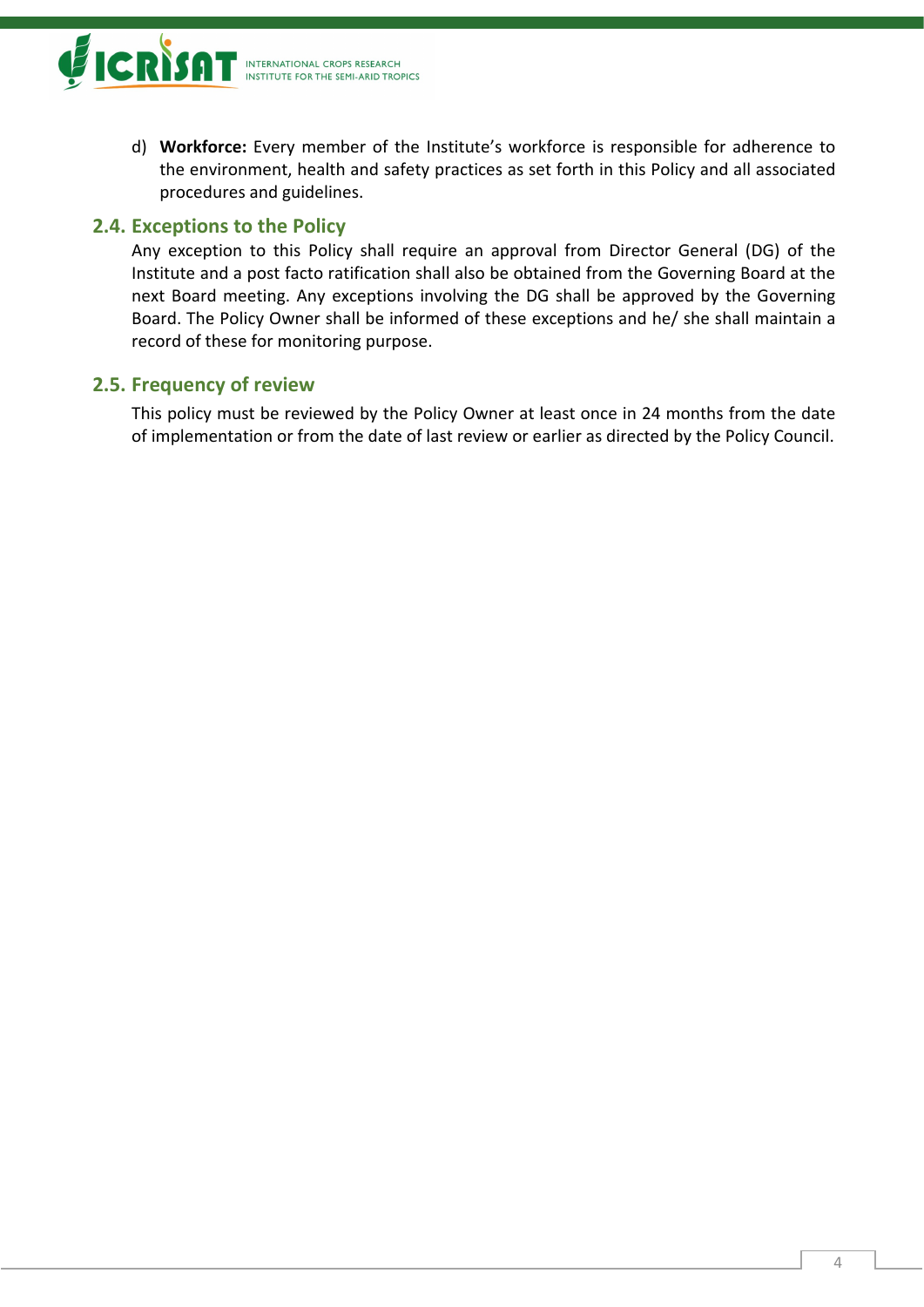

## <span id="page-5-0"></span>**3. Policy Statement**

#### <span id="page-5-1"></span>**3.1. ICRISAT's EH&S principles**

- a) The Institute is committed to maintain the highest standards of environmental preservation and ensure for its workforce, a safe and healthy environment free from occupational injury and diseases.
- b) The Institute and its workforce are committed to comply with relevant regulations and legislations covering preservation of the environment as applicable to Institute's operations.
- c) The Institute will comply with relevant applicable health and safety regulations and legislations in the course of its operations across geographies.
- d) The Institute believes in inculcating a culture of safety through visible and committed leadership and empowerment of the workforce.
- e) The Institute's workforce will be empowered through periodic training and communication programs that are focused on operational safety, occupational health and environmental protection.
- f) The Institute through the development and implementation of an EH&S framework, shall consider and implement specific practices to eliminate hazards and reduce health and safety risks to its workforce. These practices will be drawn up after factoring in variables such as regulations and legislations in the regions the Institute operates, risk of hazards in each geography, complexity of the activities or operations undertaken by various functional units of ICRISAT, among other variables.
- g) The Institute shall clearly articulate roles and responsibilities of those entrusted with developing, implementing and monitoring the EH&S framework of the Institute. The roles and responsibilities matrix will include (but is not limited to) the EH&S Committee and the EH&S Officer of ICRISAT.
- h) The Institute shall develop and implement a mechanism for reporting and investigating security incidents, safety hazards and any deviations from adherence to EH&S policy or related procedures / guidelines.
- i) The Institute shall engage its workforce in maintaining a safe and healthy work environment through consultative and participative activities.
- j) Third parties, including but not limited to, project partners, short-term employees and visitors, participants in workshops, seminars and conferences or other visitors at the Institute's premises will be made aware of this policy and related guidelines/procedures and will be held accountable for compliance with these.
- k) The Institute's workforce will ensure that environmental, health and safety procedures are followed when organizing events such as field days, meetings, trainings, workshops, seminars, conferences, etc. at locations within and outside ICRISAT workplaces.

#### <span id="page-5-2"></span>**3.2. Operational integration**

a) Environmental, health and safety implications of the Institute's operations will be given due consideration by the Governing Board and the workforce for all strategic decisions of the Institute.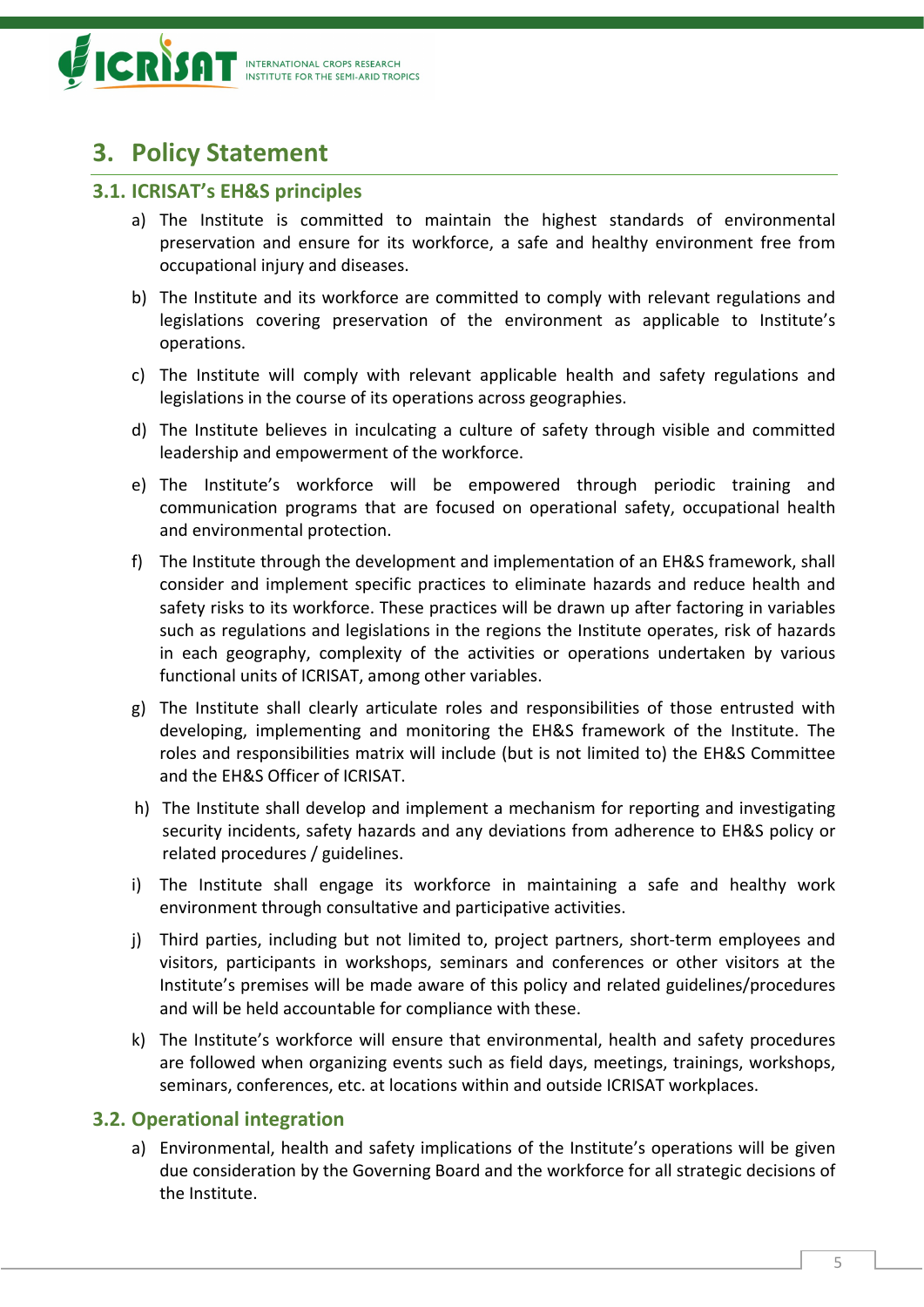

- b) Appropriate health and safety criteria will be integrated into operational procedures such as, but not limited to, office, operating laboratories, cold rooms, controlled environment research facilities, warehouses, disposal of agricultural residues, laboratory chemicals, other hazardous substances and general wastes, deployment of on-farm practices and technologies, using farm equipment and machinery, movement of goods and people, electrical installations, staff houses, establishment or refurbishment of ICRISAT premises, etc.
- c) Compliance with the defined EH&S procedures of the Institute will be integrated with the assigned line-function responsibilities of the Management.

#### <span id="page-6-0"></span>**3.3. Monitoring and continuous improvement**

- a) The Institute shall establish environmental, health and safety objectives and Key Performance Indicators (KPIs) in conjunction with its operations and track performance against these on a periodic basis as defined by the EH&S Committee.
- b) The Institute shall develop and implement systems, procedures or guidelines to ensure compliance with this policy. The Institute shall pro-actively monitor, review and audit these systems, procedures or guidelines to ensure they are fit for purpose and in alignment with best-in-class EH&S practices.